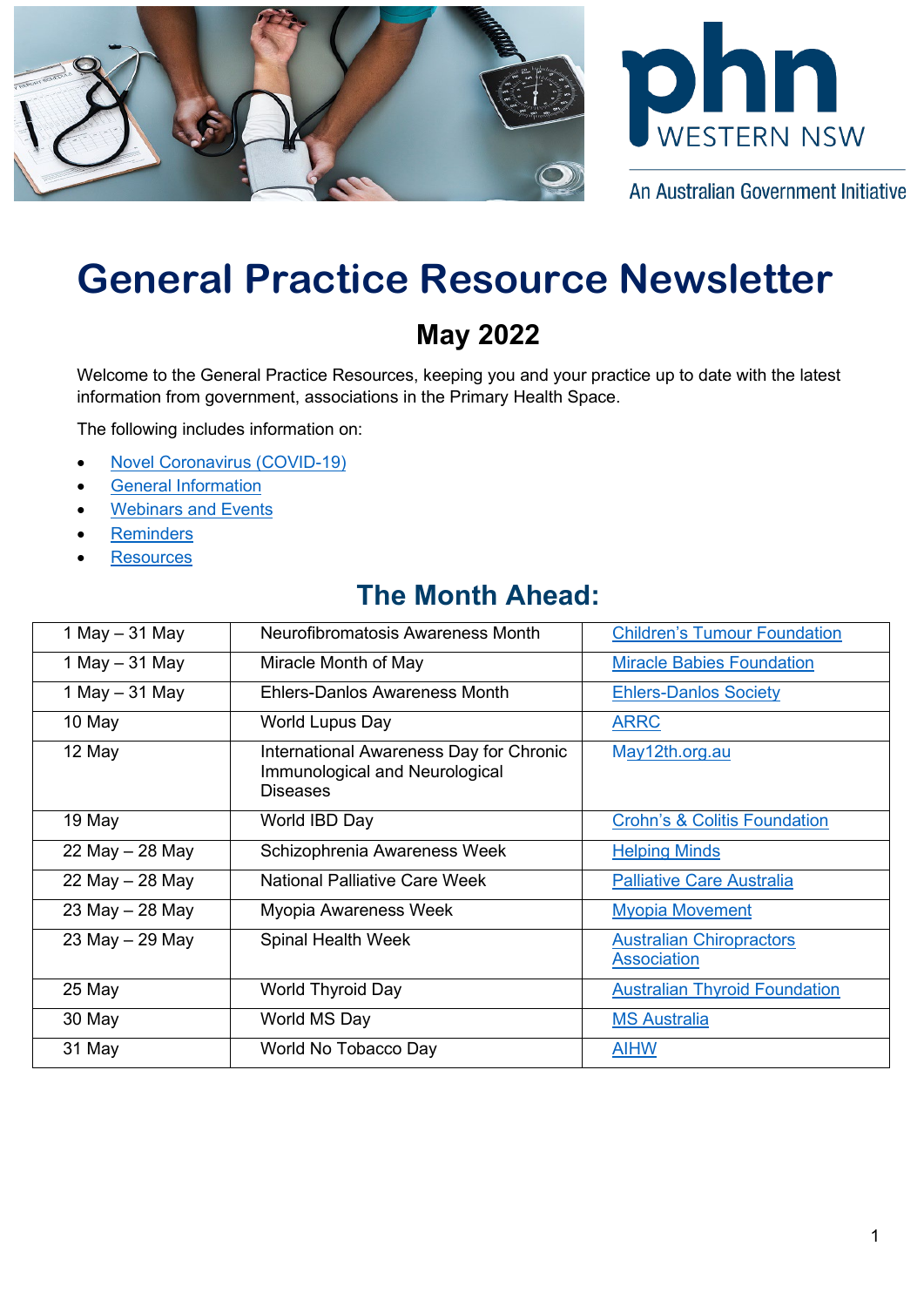# **NOVEL CORONAVIRUS (COVID-19)**

The WNSW PHN Website is regularly updated with the latest information, including Information Lines, Self-Quarantine Guidelines, Patient Care, and printable resources for GP's and ED's, as well as links to the Department of Health, NSW Health, RACGP, WHO and more.

**<https://www.wnswphn.org.au/coronavirus> <https://www.wnswphn.org.au/covid19vaccinations> [WNSW PHN COVID-19 Vaccination Matters Quick Contact Guide](https://www.wnswphn.org.au/uploads/documents/newsletters/GP%20Resources%20July%202021/WNSW%20PHN%20COVID-19%20Primary%20Care%20Vaccination%20Contacts.pdf) [COVID-19 Infection Prevention and Control Manual \(October 2021\)](https://www.cec.health.nsw.gov.au/keep-patients-safe/COVID-19/COVID-19-IPAC-manual) [COVID Vaccine Provider Bulletin \(April 29 2022\)](https://www.wnswphn.org.au/uploads/documents/Resources/Resources%20for%20Professionals/PROVIDER%20BULLETIN%20-%2029%20April%202022.pdf) [COVID-19 Vaccine - Inreach Clinics Factsheet](https://www.wnswphn.org.au/uploads/documents/Resources/Resources%20for%20Professionals/COVID-19_VACCINE%20Inreach%20Clinics%20Factsheet%20-%2029%20April%2022.pdf) [COVID-19 Winter Dose Payments Factsheet \(April 29 2022\)](https://www.wnswphn.org.au/uploads/documents/Resources/Resources%20for%20Professionals/COVID-19_VACCINE%20FACTSHEET%20-%20Winter%20Dose%20Payments%20-%2029%20April%2022.pdf) [Clinical Summary Report](https://www.wnswphn.org.au/uploads/documents/Resources/Resources%20for%20Professionals/Clinic%20Summary%20Report.docx)**

## **COVID-19 MBS Telehealth Services**

**[COVID-19 Temporary MBS Telehealth Services Factsheet](https://www.wnswphn.org.au/uploads/documents/newsletters/GP%20Resources%20October%202021/Factsheet-COVID-19-GPsOMP-30.07.21.pdf) MBS Quick Guide to COVID-19 Items [\(updated May 2022\)](https://www.wnswphn.org.au/uploads/documents/newsletters/GP%20Resources%20May%202022/MBS%20card_MAY22_COVID-19.pdf)  [MBS Quick Guide \(updated May 2022\)](https://www.wnswphn.org.au/uploads/documents/newsletters/GP%20Resources%20May%202022/MBS%20card_MAY2022.pdf)  [RACGP MBS Aged Care guide \(updated September 2021\)](https://www.wnswphn.org.au/uploads/documents/newsletters/GP%20Resources%20October%202021/RACGP%20MBS%20Aged%20Care%20guide%20-%202021-09-21.pdf) [MBS Factsheet - Continuing MBS Telehealth Services](https://www.wnswphn.org.au/uploads/documents/newsletters/GP%20Resources%20February%202022/Factsheet-COVID-19-GPs-OMP.151221.pdf) [MBS COVID-19 telehealth 'existing relationship' requirement - Clarification of exemptions](https://www.wnswphn.org.au/uploads/documents/newsletters/GP%20Resources%20February%202022/askmbs-advisory-existing-relationship-clarification-askmbs-advisory---existing-relationship-clarification.pdf)**

## **NSW Health COVID-19 Updates**

#### **[COVID-19 Rules](https://www.nsw.gov.au/covid-19/stay-safe/rules)**

**[NSW Government Face Mask Rules](https://www.nsw.gov.au/covid-19/stay-safe/rules/face-mask-rules)**

**[Self-isolation rules for cases and people exposed to COVID-19](https://www.nsw.gov.au/covid-19/stay-safe/testing/self-isolation-rules)**

**[COVID-19 Infection Prevention and Control Manual, Version 2.1, 1 March 2022 \(See page 74](https://www.cec.health.nsw.gov.au/keep-patients-safe/COVID-19/COVID-19-IPAC-manual)  [for the summary of current recommendations during Amber Alert\)](https://www.cec.health.nsw.gov.au/keep-patients-safe/COVID-19/COVID-19-IPAC-manual)**

## **HealthPathways COVID-19**

**<https://westernnsw.communityhealthpathways.org/728651.htm>**

**Username** = westernnsw

**Password** = healthcare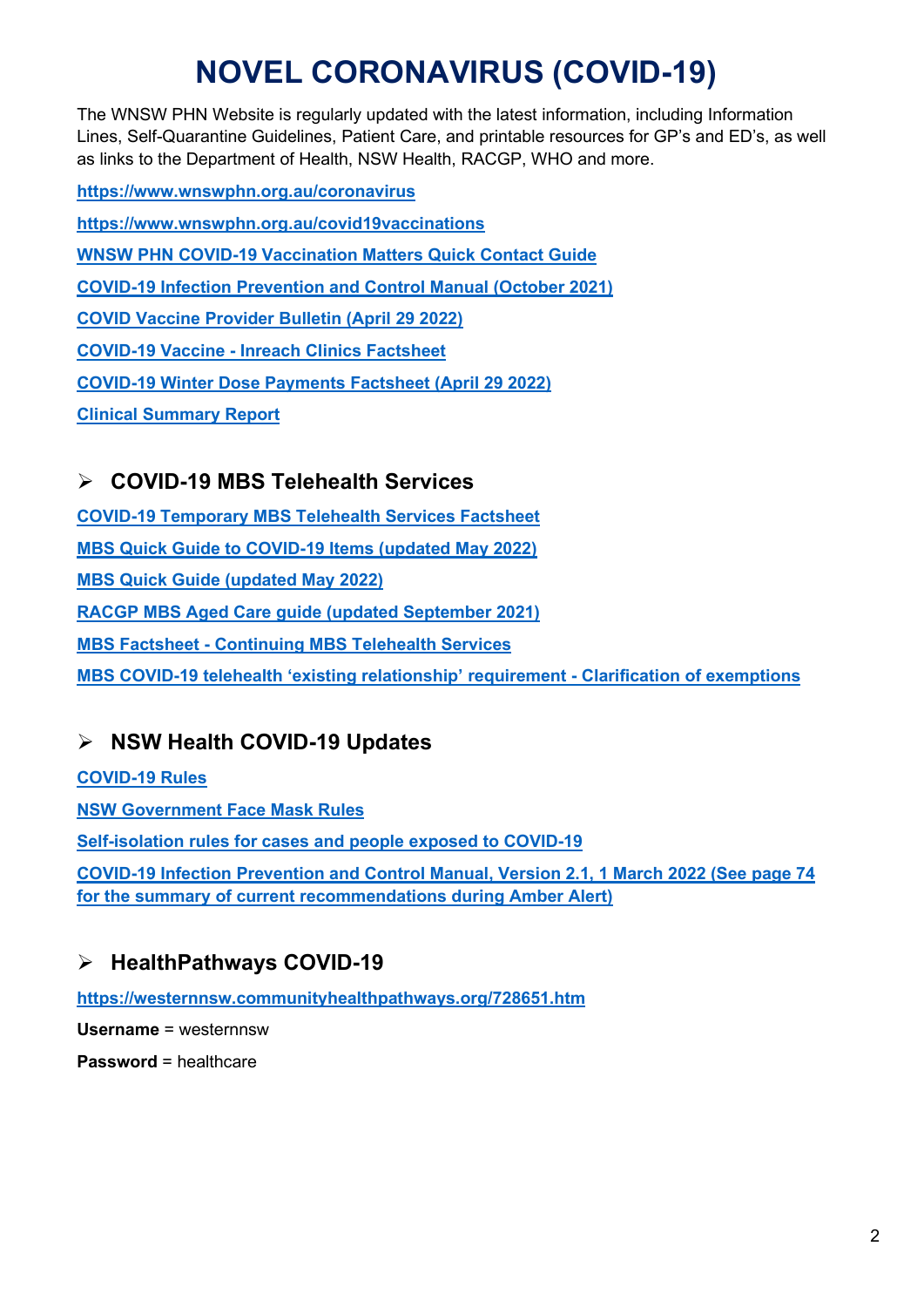# **GENERAL INFORMATION**

### <span id="page-2-0"></span>**Influenza – Department of Health Practice Resources**

The Australian Government Department of Health has developed a range of public resources to help reinforce the messaging around the importance of being vaccinated against influenza.

**[Department of Health Influenza Resources](https://www.health.gov.au/resources/collections/getting-vaccinated-against-influenza-resource-collection)**

### **Influenza – RACGP Practice Resources**

RACGP has developed a range of public resources to help reinforce the messaging around the importance of being vaccinated against influenza.

**RACGP [Influenza Resources](https://www.racgp.org.au/running-a-practice/practice-resources/practice-tools/2022-influenza-vaccines)**

## **Cultural Awareness and Cultural Safety Training**

Presented by RACGP, the Introduction to Aboriginal and Torres Strait Islander cultural awareness in general practice activity aims to improve the health of Aboriginal and Torres Strait Islander peoples by enhancing the cultural awareness of GPs, general practice staff, medical students, primary health care staff, and other health care providers.

This online module was developed as an alternative pathway to increase access to cultural awareness training.

#### **[RACGP Cultural Awareness and Cultural Safety](https://www.racgp.org.au/the-racgp/faculties/atsi/education-and-training/cpd-activities-for-gps-and-health-professionals/cultural-awareness-and-cultural-safety-training) Training**

**[RACGP Cultural Awareness and Cultural Safety](https://www.wnswphn.org.au/uploads/documents/newsletters/GP%20Resources%20May%202022/NFATSIH-Cultural-awareness-and-safety-training_1.pdf) Training Introduction**

### **Tresillian Western NSW Support for New Parents**

Tresillian Family Care Centres is Australia's largest not-for-profit Early Parenting Service offering professional advice, education and guidance to families with a baby, toddler or pre-schooler. Tresillian has helped generations of parents for over 100 years providing reassurance and support with:

- Settling baby & sleep difficulties
- Breastfeeding & bottle-feeding
- Introducing solids
- Multiple babies
- Understanding baby's cues
- Toddler Behaviour
- Parental emotional & psychological well-being (i.e. stress, anxiety)

**[Tresillian Western NSW Flyer](https://www.wnswphn.org.au/uploads/documents/newsletters/GP%20Resources%20May%202022/final3211_tresillianinwestern_april2022.pdf)**

**[Tresillian Western NSW Website](https://www.tresillian.org.au/about-us/who-we-are/overview/)**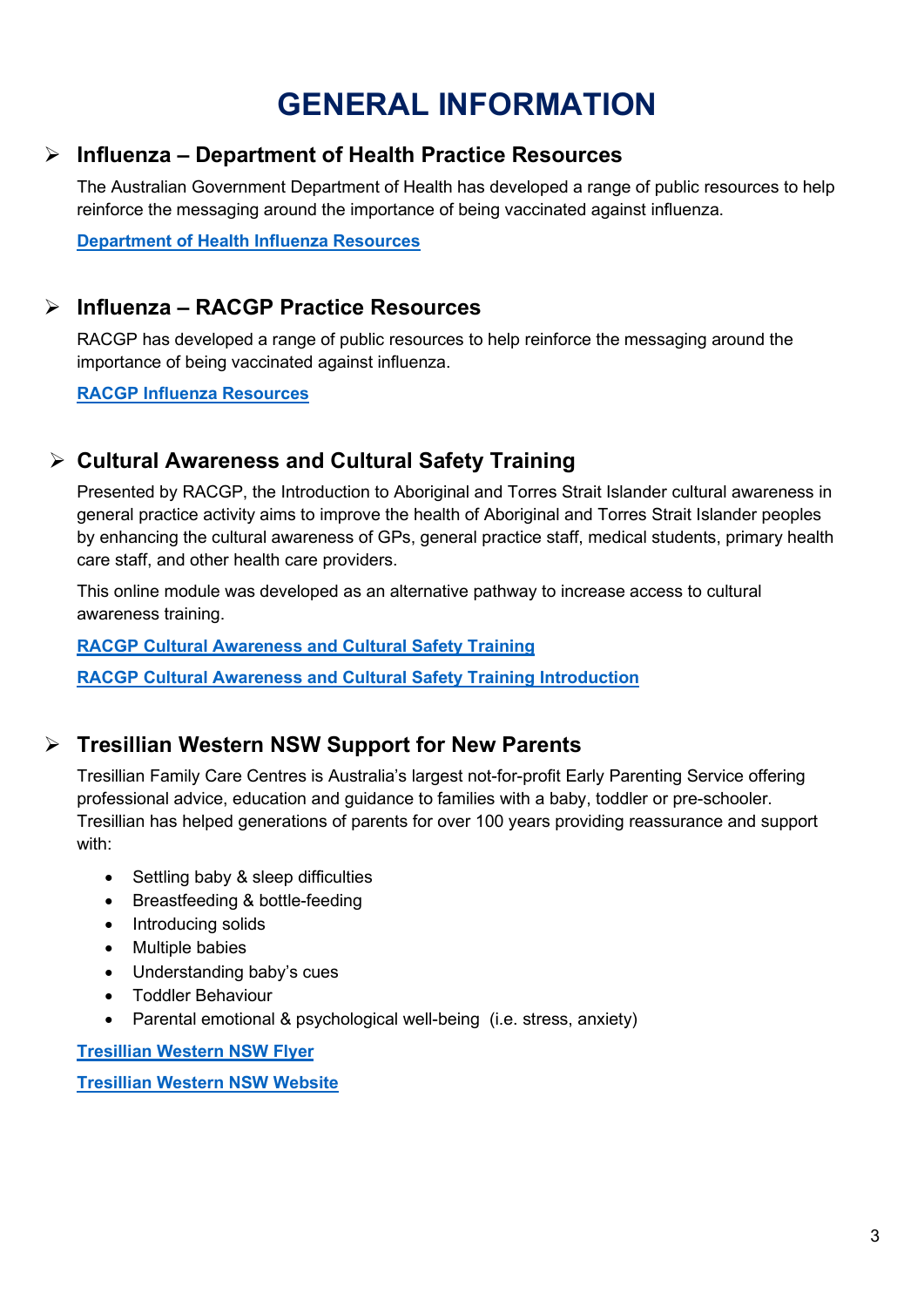### **NSWRDN Bush Bursaries and Country Women's Ass. Scholarships**

NSW Rural Doctors Network (RDN) Bush Bursaries and Country Women's Association (CWA) Scholarships provide selected medical, midwifery and nursing students in NSW/ACT with \$1,500 each to assist with costs associated with their studies. Recipients also spend two weeks on a rural placement in country NSW during their university holidays. The placement combines the enjoyable aspects of country life and rural medicine.

The Bush Bursaries are funded by individual NSW rural councils and scholarships are funded by the Country Women's Association of NSW. They are administered by RDN.

**[NSWRDN Bush Bursaries and Country Women's Ass. Scholarships](https://www.nswrdn.com.au/site/bbcwa)**

### **Leadership Scholarships Supporting Women in Health**

Women & Leadership Australia has announced a new round of scholarships to enable more women in the health sector to undertake career-enhancing leadership development programs.

Partial scholarships of \$1,000 to \$5,000 will support participation in one of four courses designed for women in non-leadership roles through to senior leaders.

**[Women & Leadership Australia Scholarships](https://www.wla.edu.au/ahha.html)**

### **Save the Date: National Rural Health Conference – Brisbane, August**

If you are concerned about the health and wellbeing of people who live and work in rural or remote areas of Australia this is the conference for you.

The National Rural Health Conference is the pre-eminent event in Australia for information and inspiration about rural and remote health and wellbeing.

**16th [National Rural Health Conference](https://www.ruralhealth.org.au/16nrhc/)**

### **Practice Owners National Conference 2022**

The RACGP Practice Owners National Conference 2022 is being held in Hobart on the 14<sup>th</sup> and 15<sup>th</sup> of May, helping current practice owners to improve their practice, giving aspiring practice owners the tools to prepare, and ensuring practice viability through staff and technology.

**[Practice Owners National Conference 2022 Website](https://www.racgp.org.au/ponc/home)**

<span id="page-3-0"></span>**[Practice Owners National Conference 2022 Program](https://racgp.eventsair.com/QuickEventWebsitePortal/2022practiceowners/program2022)**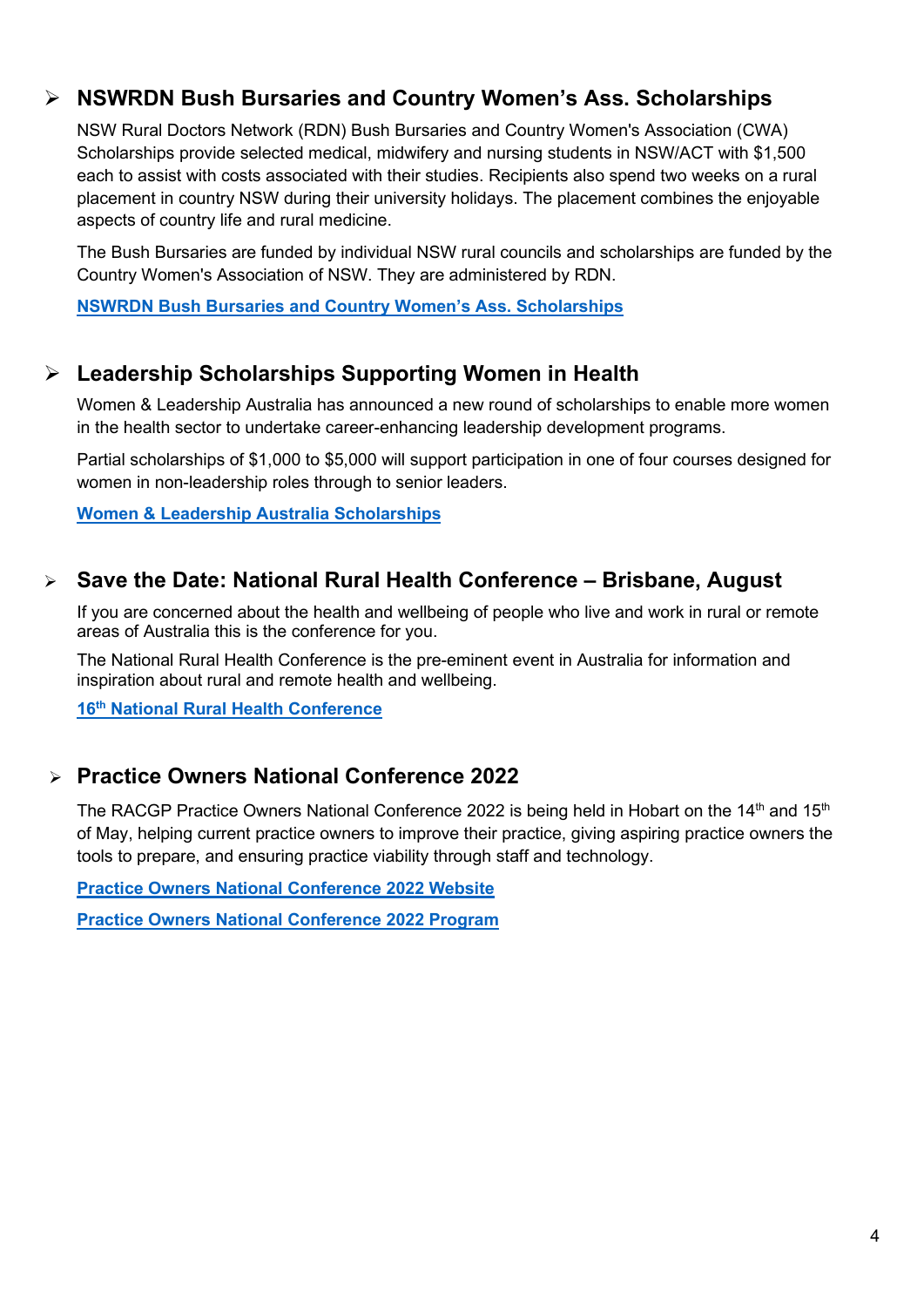# **WEBINARS and EVENTS**

| <b>Name</b>                                                                                                                | <b>Date</b>                                    | <b>About</b>                                                                                                                                                                                                                                      | <b>Link</b>                    | <b>Cost</b>                            |
|----------------------------------------------------------------------------------------------------------------------------|------------------------------------------------|---------------------------------------------------------------------------------------------------------------------------------------------------------------------------------------------------------------------------------------------------|--------------------------------|----------------------------------------|
| Demonstrating<br>the impact of a<br>volunteer family<br>support program:<br>Insights from an<br><b>RCT</b>                 | Wednesday<br>11th May at<br>1:00 <sub>pm</sub> | In this webinar, you will hear about such a<br>program. Volunteer Family Connect (VFC) is<br>a home visiting program for parents,<br>delivered by trained volunteers.                                                                             | <b>Register</b><br>here        | Free                                   |
| An<br>interdisciplinary<br>approach to<br>perinatal anxiety<br>and depression                                              | Thursday 12<br>May at<br>$7:15$ pm             | The interdisciplinary panel of experts will<br>outline the common biological, social and<br>environmental risk factors associated with<br>perinatal anxiety and depression, as well as<br>the role of stigma.                                     | <b>Register</b><br>here        | Free                                   |
| Recognising and<br>Responding to<br><b>Sexual Violence</b><br>in Adults<br>(Program) –<br>Nurse & Doctor<br><b>Intakes</b> | Various<br>dates in<br>2022                    | This three-unit program addresses a known<br>gap in medical training on sexual violence.<br>The curriculum has been developed by<br>forensic clinicians and nurses from Monash<br>University and the Victorian Institute of<br>Forensic Medicine. | <b>Register</b><br>here        | Free                                   |
| <b>Primary Health</b><br>Networks 101-<br>making<br>communities<br>happier and<br>healthier                                | Wednesday<br>18 May at<br>1pm                  | Join an expert panel of PHN leaders to learn<br>more about the valuable role Primary Health<br>Networks play in supporting the health and<br>wellbeing of our communities.                                                                        | <b>Register</b><br><u>here</u> | Free                                   |
| All About Lung,<br>from COPD to<br>Lung Cancer<br>(Dubbo)                                                                  | Wednesday<br>May 18 at<br>6:30pm               |                                                                                                                                                                                                                                                   | <b>Register</b><br><u>here</u> | Free                                   |
| <b>NSW Rural</b><br><b>Doctors Network</b><br>Breakfast with<br><b>Gary Thursday</b>                                       | Thursday 19<br>May at 8am                      | Practice management 'guru' Gary Smith is<br>back for a May breakfast session, joining<br>NSW Rural Doctors Network (RDN) for<br>Breakfast with Gary: a question-and-answer<br>webinar for rural practice managers in MMM<br>3-7 locations.        | <b>Register</b><br>here        | Free                                   |
| <b>NDSS Diabetes</b><br>Education<br>Session (Walgett)                                                                     | Thursday 19<br>May at<br>1:30 <sub>pm</sub>    | For people living with type 1 and type 2<br>diabetes<br>Your feet are made for walking - so let's keep<br>them healthy. This workshop will teach you<br>all you need to know about checking and<br>caring for your feet.                          | <b>Register</b><br>here        | Free for<br><b>NDSS</b><br>registrants |
| Assessing<br>functional<br>capacity for<br>psychological<br>injuries Webinar                                               | Thursday 19<br>May from<br>7.15pm              | The expert panel will outline "good work" and<br>its benefits, as well as cover assessing<br>functional capacity for work and providing<br>advice on modifications to support continued<br>work participation.                                    | <b>Register</b><br>here        | Free for<br><b>NDSS</b><br>registrants |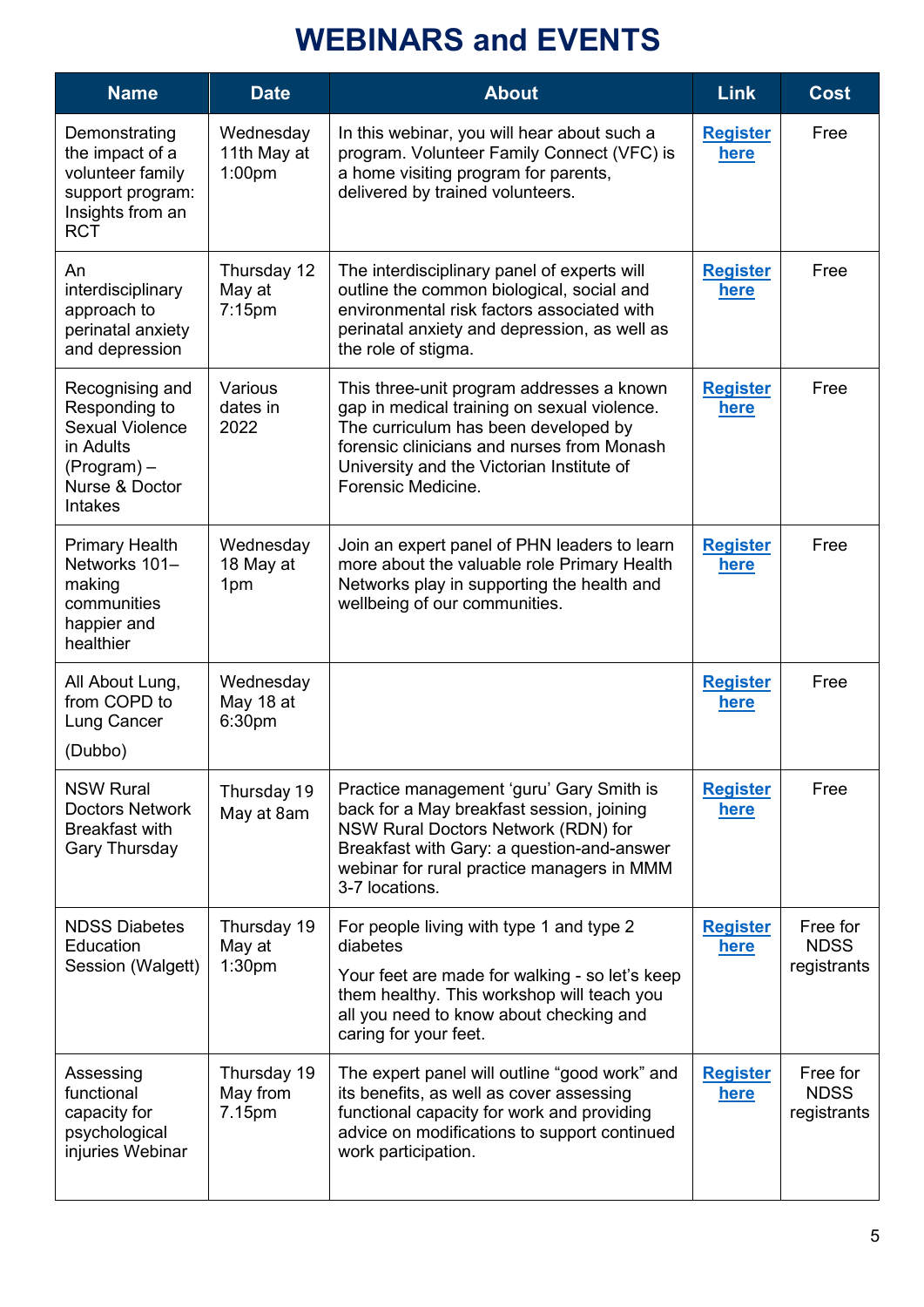| <b>Name</b>                                                                                                                    | <b>Date</b>                     | <b>About</b>                                                                                                                                                                                                                                                                                                                  | <b>Link</b>                    | <b>Cost</b>                                                                               |
|--------------------------------------------------------------------------------------------------------------------------------|---------------------------------|-------------------------------------------------------------------------------------------------------------------------------------------------------------------------------------------------------------------------------------------------------------------------------------------------------------------------------|--------------------------------|-------------------------------------------------------------------------------------------|
| Chronic Kidney<br>Disease,<br>Diabetes and<br>Cardiovascular<br>Disease Webinar                                                | Thursday 19<br>May at<br>7.30pm | Join Kidney Health Australia and guest<br>Nephrologist, Dr Veena Roberts, for this<br>webinar as she explores the evidence in<br>making the link between chronic kidney<br>disease, diabetes, and cardiovascular<br>disease, and the clinical importance of these<br>three conditions.                                        | <b>Register</b><br><b>here</b> | Free                                                                                      |
| <b>NDSS CarbSmart</b><br><b>Diabetes</b><br>Education<br>Session<br>(Lightning Ridge)                                          | Friday 20<br>May at<br>9:30am   | For people living with type 2 and gestational<br>diabetes.<br>Confused about carbs? This session will help<br>clear up any myths and give you the facts<br>about carbohydrates. Learn about the<br>different types of carbs and the amount that<br>is best for you.                                                           | <b>Register</b><br><b>here</b> | Free for<br><b>NDSS</b><br>registrants                                                    |
| Improving data<br>quality Webinar<br>with the<br>Australian<br>Government<br><b>Australian Digital</b><br><b>Health Agency</b> | Friday 20<br>May at 10am        | This session will help you understand the<br>importance of high-quality patient clinical<br>records and provide practical examples of<br>how to improve your practice's data quality<br>through a Quality Improvement activity.                                                                                               | <b>Register</b><br>here        | Free                                                                                      |
| <b>NDSS MedSmart</b><br><b>Diabetes</b><br>Education<br>Session<br>(Lightning Ridge)                                           | Friday 20<br>May at 2pm         | For people living with type 2 diabetes only.<br>In this workshop you will learn about the<br>basics of diabetes and digestion, so that you<br>can understand more about your<br>medications.                                                                                                                                  | <b>Register</b><br><u>here</u> | Free for<br><b>NDSS</b><br>registrants                                                    |
| <b>Examine The</b><br>Orthopaedic<br>Patient<br>(Canberra)                                                                     | Saturday<br>May 21              | Join Kidney Health Australia and guest<br>Nephrologist, Dr Veena Roberts, for this<br>webinar as she explores the evidence in<br>making the link between chronic kidney<br>disease, diabetes, and cardiovascular<br>disease, and the clinical importance of these<br>three conditions.                                        | <b>Register</b><br>here        | Free                                                                                      |
| Emergency<br>Medicine for<br><b>Rural GPs</b><br>(RACGP-<br>Bathurst)                                                          | Saturday<br>May 21 at<br>7:30am | RACGP Rural is partnering with the NSW<br>Government's Health Education and Training<br>Institute (HETI) to bring their Mobile<br>Simulation Centre (MSC) to Bathurst Hospital<br>for a full day workshop, held in the state of<br>the art, HETI mobile simulated clinical<br>training facility and in the Bathurst Hospital. | <b>Register</b><br>here        | <b>RACGP</b><br>members<br>\$695 (inc.<br>GST),<br>Non-<br>members:<br>\$995 (inc<br>GST) |
| <b>General Practice</b><br>Conference &<br><b>Exhibition</b><br>(GPCE) Sydney                                                  | May 27-29                       | Now in its 28th year, the General Practice<br>Conference & Exhibition (GPCE) is<br>Australia's leading CPD event for primary<br>care.                                                                                                                                                                                         | <b>Register</b><br><u>here</u> |                                                                                           |